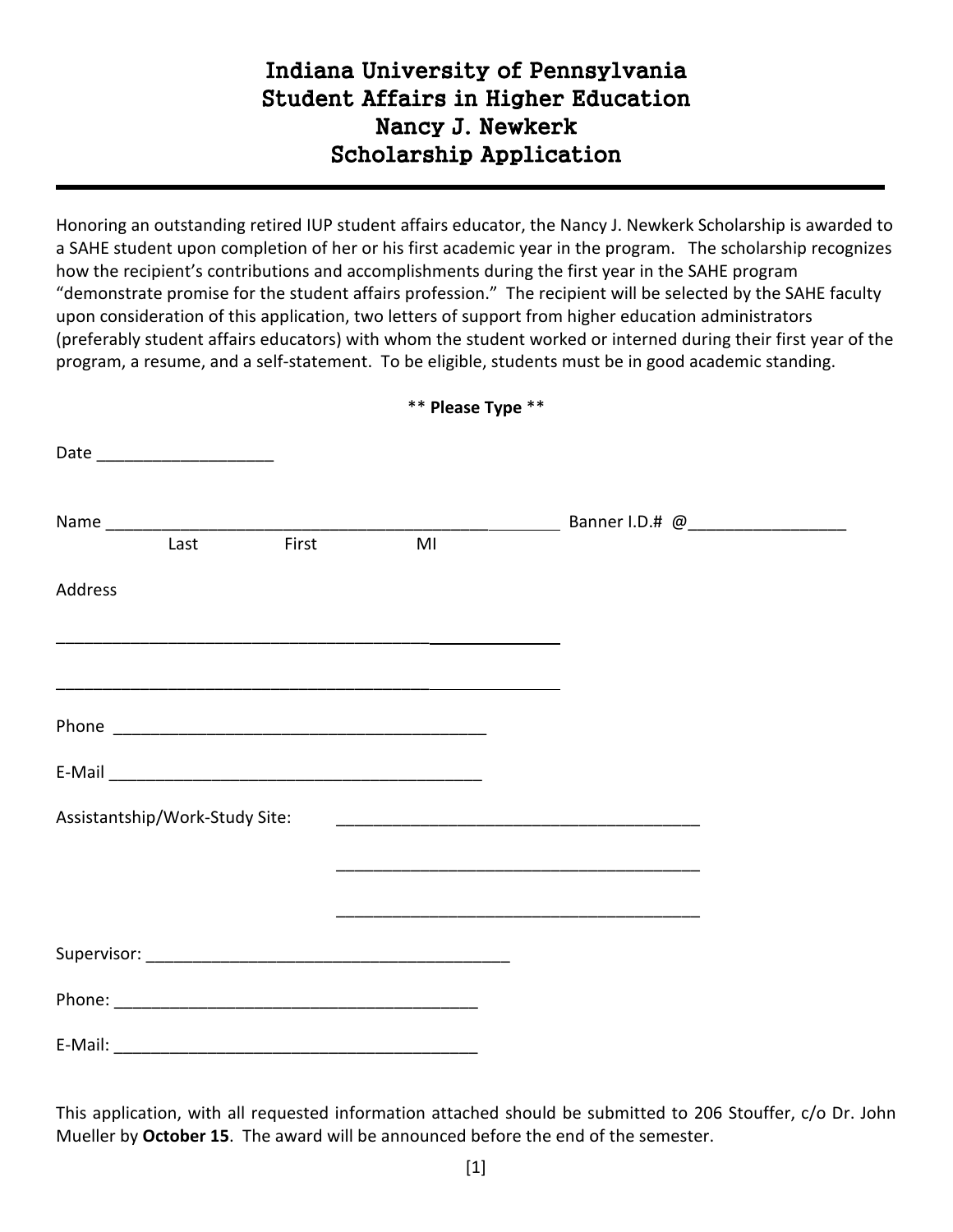Application packet must include the following:

- Application form (pg. 1)
- Self-statement
- Resume
- Two letters of reference

The self-statement and the letters of reference are important components of the application. They allow the reviewers to assess the degree to which the applicant's accomplishments and contributions reflect the qualities that characterized Ms. Newkerk's own professional practice:

- A commitment of service to her/his institution
- A student-centered approach to her/his practice
- A demonstration of citizenship and civic responsibility
- An emphasis on developing positive working relationships

*Letters of reference and self-statements should address the ways in which the applicant has demonstrated any or all of these qualities.*

Because this award is given in recognition of Ms. Nancy Newkerk, this application contains a brief biography of Ms. Newkerk's career (pg. 3).